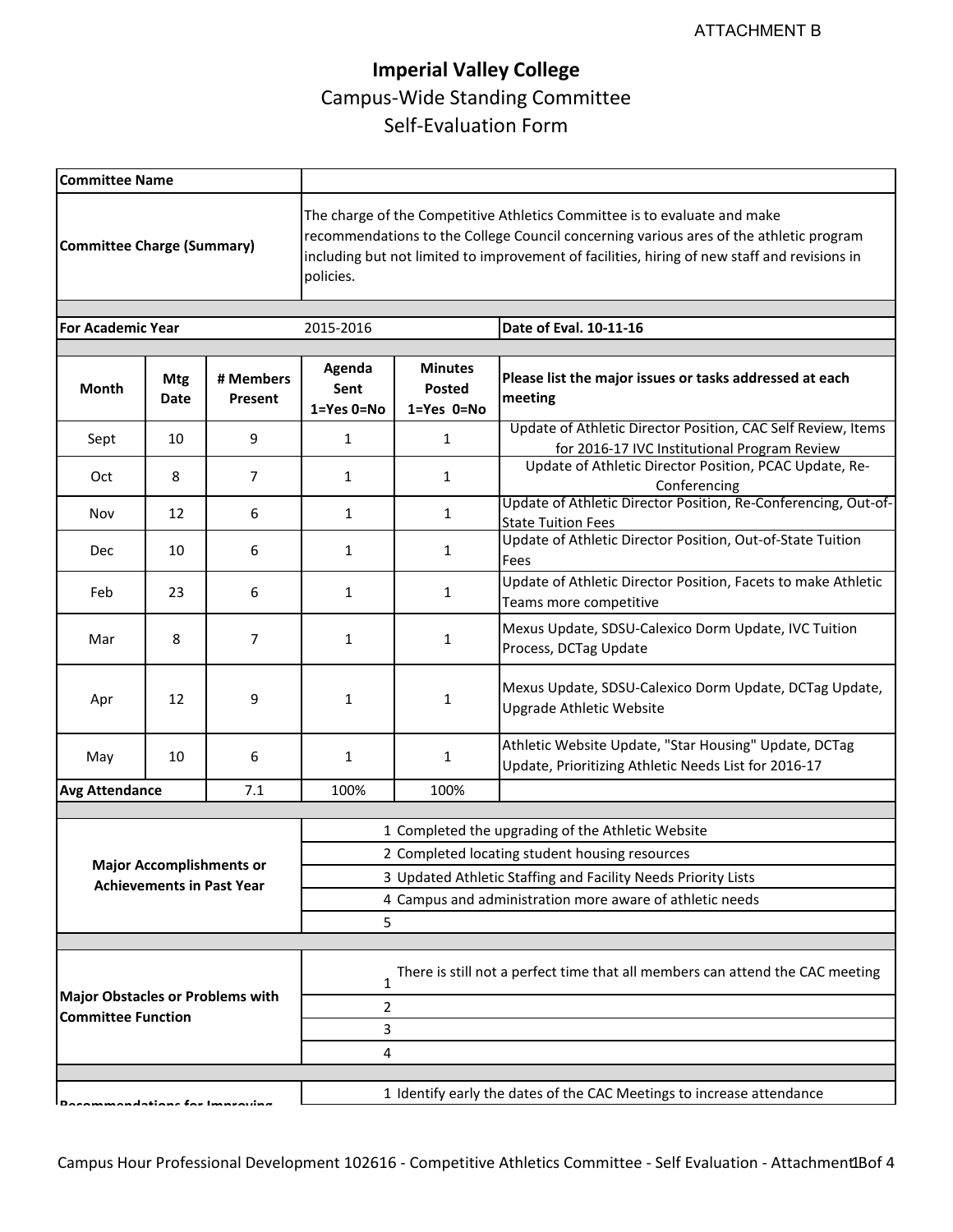| <b>INECOMMENT CONTROLS TO LIMIT IN THE LIMIT STATE</b> |  |
|--------------------------------------------------------|--|
|                                                        |  |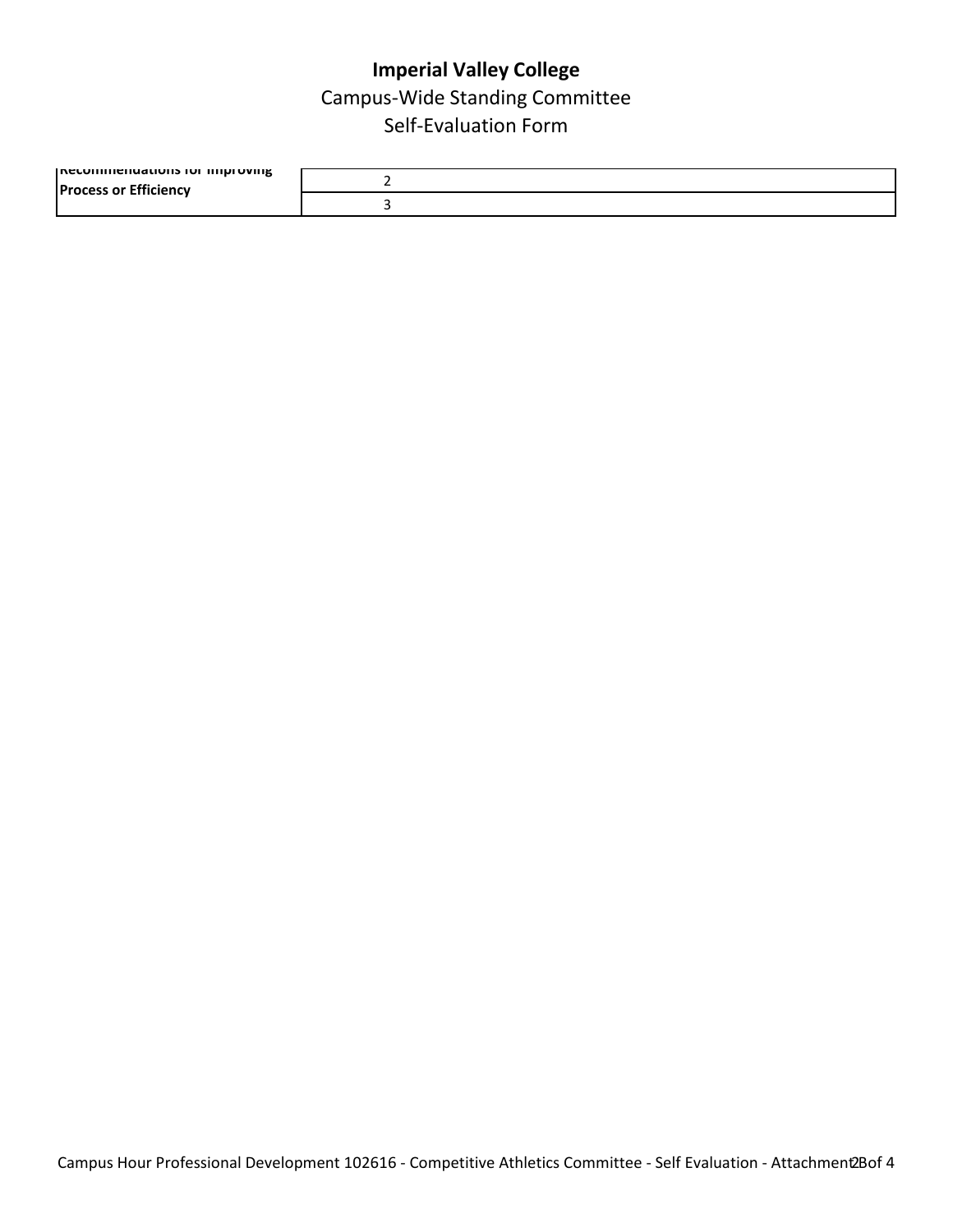|                                                                                                                                                                                                                                 | 1 Goal 1 = Replace Tennis Courts linked to Institutional Goal #3, Not Met                                                      |  |  |  |  |  |
|---------------------------------------------------------------------------------------------------------------------------------------------------------------------------------------------------------------------------------|--------------------------------------------------------------------------------------------------------------------------------|--|--|--|--|--|
| <b>Review of Goals from Previous Year</b><br>& Related Institutional Goal                                                                                                                                                       | 2<br>Goal 2 = Upgrade Athletic Website, Institutional Goal #3 Met                                                              |  |  |  |  |  |
|                                                                                                                                                                                                                                 | 3 Goal 3 Full-time Athletic Counselor partially met, Institutional Goal #3                                                     |  |  |  |  |  |
|                                                                                                                                                                                                                                 |                                                                                                                                |  |  |  |  |  |
|                                                                                                                                                                                                                                 | 1 Promote the need for Tennis Courts replacement/resurface                                                                     |  |  |  |  |  |
|                                                                                                                                                                                                                                 | Related to: Institutional Goal: 3                                                                                              |  |  |  |  |  |
|                                                                                                                                                                                                                                 |                                                                                                                                |  |  |  |  |  |
| <b>Committee Goals (if appropriate) for</b>                                                                                                                                                                                     | 2 Promote the need for Full-time Athletic Counselor                                                                            |  |  |  |  |  |
| <b>Coming Year and list Related</b><br><b>Institutional Goal</b>                                                                                                                                                                | Related to: Institutional Goal: 2                                                                                              |  |  |  |  |  |
|                                                                                                                                                                                                                                 | Promote the need to Reclassify Current ATC to Full-time and Hire a Second                                                      |  |  |  |  |  |
|                                                                                                                                                                                                                                 | Full-time ATC and a Full-time Equipment Manager                                                                                |  |  |  |  |  |
|                                                                                                                                                                                                                                 | Related to: Institutional Goal: 3                                                                                              |  |  |  |  |  |
|                                                                                                                                                                                                                                 | 4 Promote the need for a Sports Information Director                                                                           |  |  |  |  |  |
|                                                                                                                                                                                                                                 | Related to: Institutional Goal: 3                                                                                              |  |  |  |  |  |
|                                                                                                                                                                                                                                 |                                                                                                                                |  |  |  |  |  |
| <b>Chair/Co-Chair Signature</b><br>x                                                                                                                                                                                            |                                                                                                                                |  |  |  |  |  |
| <b>Typed or Printed Name</b>                                                                                                                                                                                                    | Jim Mecate, Athletic Director                                                                                                  |  |  |  |  |  |
| <b>Chair/Co-Chair Signature</b><br>x                                                                                                                                                                                            |                                                                                                                                |  |  |  |  |  |
| <b>Typed or Printed Name</b>                                                                                                                                                                                                    |                                                                                                                                |  |  |  |  |  |
|                                                                                                                                                                                                                                 |                                                                                                                                |  |  |  |  |  |
|                                                                                                                                                                                                                                 | <b>IVC Institutional Goals</b>                                                                                                 |  |  |  |  |  |
| Goal 1 (Institutional Mission & Effectiveness):                                                                                                                                                                                 |                                                                                                                                |  |  |  |  |  |
|                                                                                                                                                                                                                                 | The College will maintain programs & services that focus on the mission of the college supported by data-driven assessments to |  |  |  |  |  |
| measure student learning and student success.                                                                                                                                                                                   |                                                                                                                                |  |  |  |  |  |
| <b>Goal 2 (Student Learning Program &amp; Services):</b>                                                                                                                                                                        |                                                                                                                                |  |  |  |  |  |
| The College will maintain programs & services which support students success & the attainment of student educational goals.                                                                                                     |                                                                                                                                |  |  |  |  |  |
|                                                                                                                                                                                                                                 |                                                                                                                                |  |  |  |  |  |
| Goal 3 (Resources):                                                                                                                                                                                                             |                                                                                                                                |  |  |  |  |  |
| The College will develop & manage human, technological, physical, and financial resources to effectively support the college mission<br>& the campus learning environment.                                                      |                                                                                                                                |  |  |  |  |  |
|                                                                                                                                                                                                                                 |                                                                                                                                |  |  |  |  |  |
| Goal 4 (Leadership & Governance):                                                                                                                                                                                               |                                                                                                                                |  |  |  |  |  |
| The Board of Trustees & the Superintendent/President will each establish policies that assure the quality, integrity, & effectiveness<br>of student learning programs & services, & the financial stability of the institution. |                                                                                                                                |  |  |  |  |  |
|                                                                                                                                                                                                                                 |                                                                                                                                |  |  |  |  |  |
|                                                                                                                                                                                                                                 |                                                                                                                                |  |  |  |  |  |

*IVC Mission*